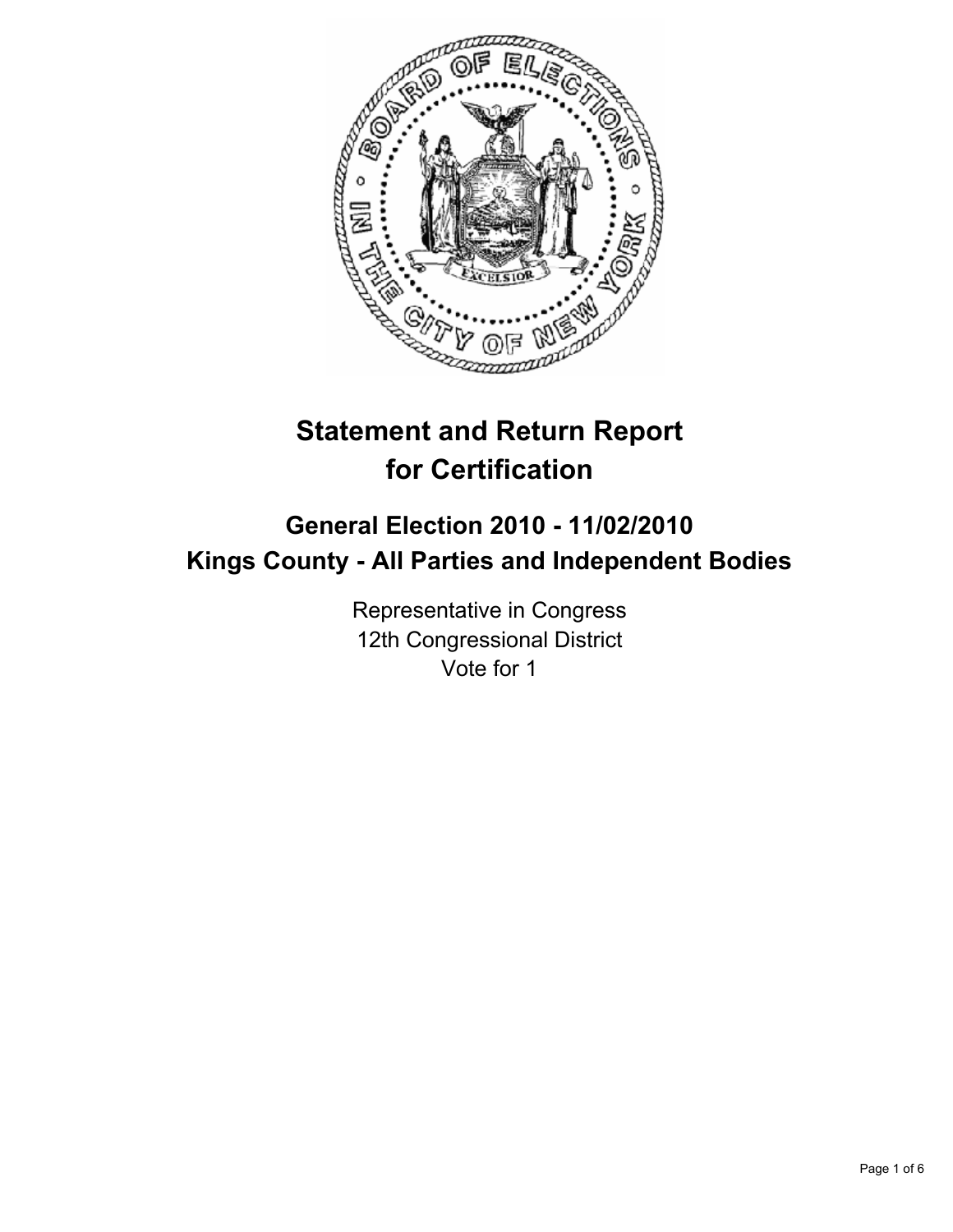

| PUBLIC COUNTER                       | 194 |
|--------------------------------------|-----|
| <b>EMERGENCY</b>                     | 0   |
| ABSENTEE/MILITARY                    |     |
| <b>FEDERAL</b>                       | 0   |
| <b>AFFIDAVIT</b>                     | 12  |
| <b>Total Ballots</b>                 | 207 |
| NYDIA M VELAZQUEZ (DEMOCRATIC)       | 145 |
| ALICE GAFFNEY (CONSERVATIVE)         | 5   |
| NYDIA M VELAZQUEZ (WORKING FAMILIES) | 35  |
| <b>Total Votes</b>                   | 185 |
| Unrecorded                           | 22  |

### **Assembly District 48**

| <b>PUBLIC COUNTER</b>                | 648 |
|--------------------------------------|-----|
| <b>EMERGENCY</b>                     | 0   |
| ABSENTEE/MILITARY                    | 13  |
| FEDERAL                              | 4   |
| <b>AFFIDAVIT</b>                     | 15  |
| <b>Total Ballots</b>                 | 680 |
| NYDIA M VELAZQUEZ (DEMOCRATIC)       | 409 |
| ALICE GAFFNEY (CONSERVATIVE)         | 81  |
| NYDIA M VELAZQUEZ (WORKING FAMILIES) | 26  |
| PAUL FRITSKY (WRITE-IN)              | 2   |
| RUDOLPH GIULIANI (WRITE-IN)          | 2   |
| <b>Total Votes</b>                   | 520 |
| Unrecorded                           | 160 |

| <b>PUBLIC COUNTER</b>                | 9.279 |
|--------------------------------------|-------|
| <b>EMERGENCY</b>                     | 0     |
| <b>ABSENTEE/MILITARY</b>             | 127   |
| FEDERAL                              | 55    |
| AFFIDAVIT                            | 442   |
| <b>Total Ballots</b>                 | 9,903 |
| NYDIA M VELAZQUEZ (DEMOCRATIC)       | 6,545 |
| ALICE GAFFNEY (CONSERVATIVE)         | 684   |
| NYDIA M VELAZQUEZ (WORKING FAMILIES) | 1,373 |
| EDOLPHUS TOWNS (WRITE-IN)            | 2     |
| <b>GEORGE MARTINEZ (WRITE-IN)</b>    | 1     |
| MICAH SHERMAN (WRITE-IN)             | 1     |
| STEPHANE EISENBERG (WRITE-IN)        | 1     |
| <b>Total Votes</b>                   | 8,607 |
| Unrecorded                           | 1.296 |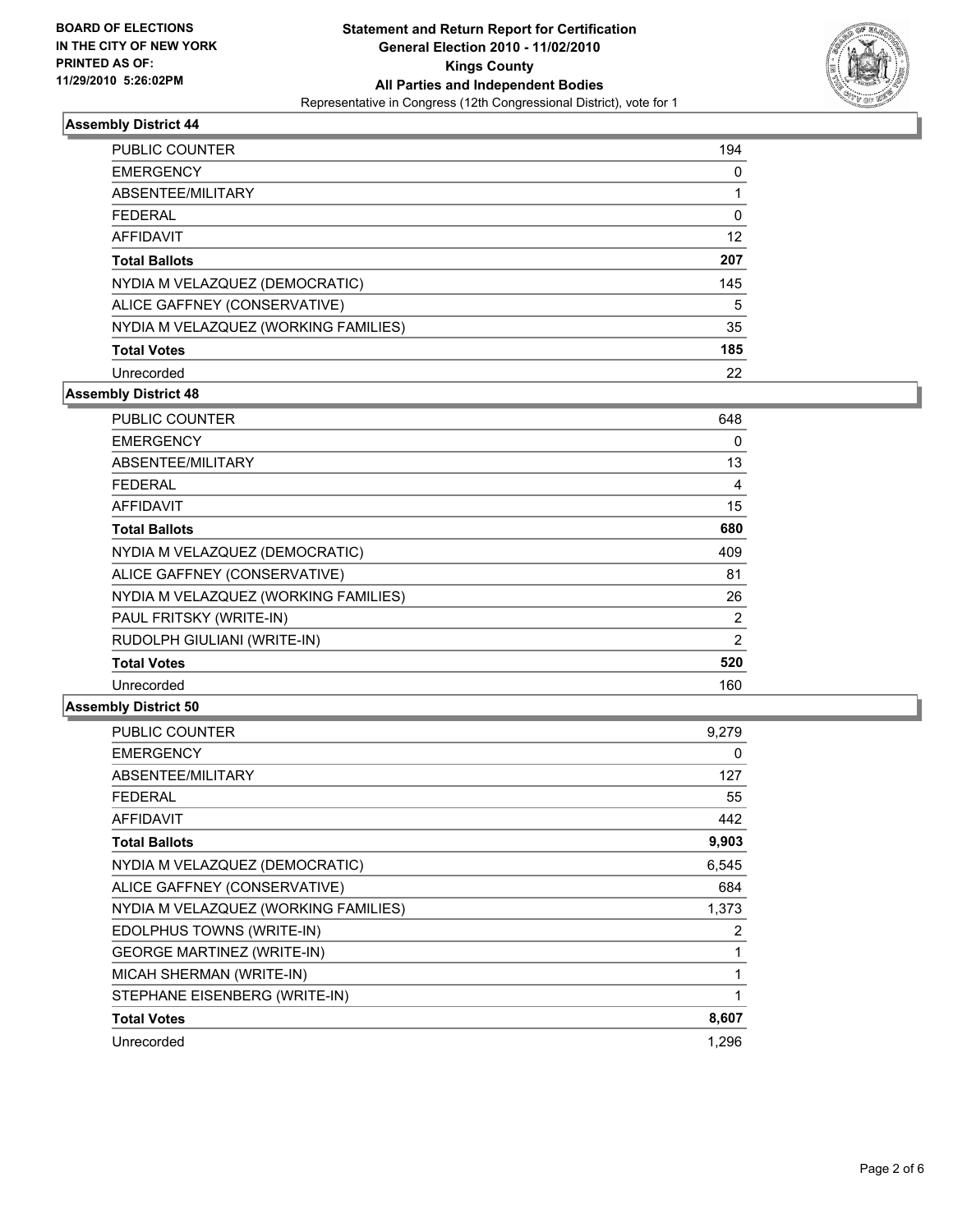

| PUBLIC COUNTER                       | 9,588        |
|--------------------------------------|--------------|
| <b>EMERGENCY</b>                     | 0            |
| ABSENTEE/MILITARY                    | 150          |
| <b>FEDERAL</b>                       | 33           |
| <b>AFFIDAVIT</b>                     | 248          |
| <b>Total Ballots</b>                 | 10,019       |
| NYDIA M VELAZQUEZ (DEMOCRATIC)       | 6,966        |
| ALICE GAFFNEY (CONSERVATIVE)         | 544          |
| NYDIA M VELAZQUEZ (WORKING FAMILIES) | 983          |
| <b>GEORGE MARTINEZ (WRITE-IN)</b>    | 2            |
| MICHAEL MCMAHON (WRITE-IN)           | 2            |
| MICHELE HOLMES (WRITE-IN)            | $\mathbf{1}$ |
| <b>Total Votes</b>                   | 8,498        |
| Unrecorded                           | 1,521        |

| <b>PUBLIC COUNTER</b>                | 11,719         |
|--------------------------------------|----------------|
| <b>EMERGENCY</b>                     | 1              |
| ABSENTEE/MILITARY                    | 337            |
| <b>FEDERAL</b>                       | 153            |
| <b>AFFIDAVIT</b>                     | 311            |
| <b>Total Ballots</b>                 | 12,521         |
| NYDIA M VELAZQUEZ (DEMOCRATIC)       | 8,351          |
| ALICE GAFFNEY (CONSERVATIVE)         | 751            |
| NYDIA M VELAZQUEZ (WORKING FAMILIES) | 2,153          |
| ADAM BARBENEL FRIED (WRITE-IN)       | 1              |
| DANIEL SALVATORE (WRITE-IN)          | 1              |
| KATE SUISMAN (WRITE-IN)              | 1              |
| KURT BRAUNCHLER (WRITE-IN)           | $\overline{2}$ |
| MICHAEL WAELH (WRITE-IN)             | 1              |
| NYDIA VELAZQUEZ VOID (WRITE-IN)      | 1              |
| ROSHHIND FINK (WRITE-IN)             | 1              |
| VIADMIR VIZMER (WRITE-IN)            | 1              |
| <b>Total Votes</b>                   | 11,264         |
| Unrecorded                           | 1,257          |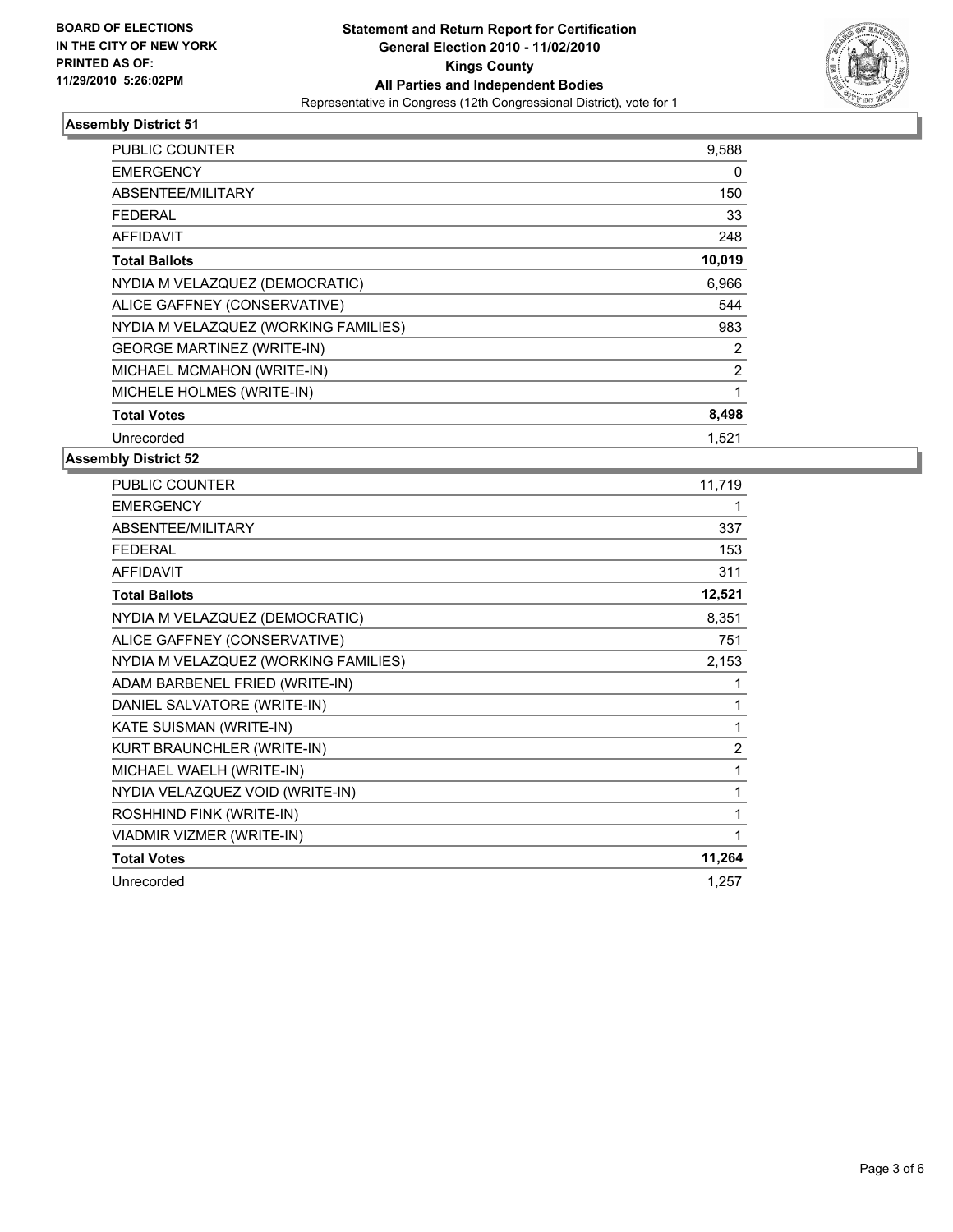

| <b>PUBLIC COUNTER</b>                | 14,914 |
|--------------------------------------|--------|
| <b>EMERGENCY</b>                     | 6      |
| <b>ABSENTEE/MILITARY</b>             | 154    |
| <b>FEDERAL</b>                       | 45     |
| <b>AFFIDAVIT</b>                     | 576    |
| <b>Total Ballots</b>                 | 15,695 |
| NYDIA M VELAZQUEZ (DEMOCRATIC)       | 11,806 |
| ALICE GAFFNEY (CONSERVATIVE)         | 406    |
| NYDIA M VELAZQUEZ (WORKING FAMILIES) | 1,363  |
| ERNEST HEMINGWAY (WRITE-IN)          | 1      |
| <b>GLADYS ROE (WRITE-IN)</b>         | 1      |
| <b>JIMMY MCMILLAN (WRITE-IN)</b>     | 1      |
| LINDSAY LOHAN (WRITE-IN)             | 1      |
| LISA SUMMA (WRITE-IN)                | 1      |
| <b>Total Votes</b>                   | 13,580 |
| Unrecorded                           | 2,115  |

## **Assembly District 54**

| PUBLIC COUNTER                       | 7,931 |
|--------------------------------------|-------|
| <b>EMERGENCY</b>                     | 0     |
| ABSENTEE/MILITARY                    | 48    |
| <b>FEDERAL</b>                       | 5     |
| <b>AFFIDAVIT</b>                     | 265   |
| <b>Total Ballots</b>                 | 8,249 |
| NYDIA M VELAZQUEZ (DEMOCRATIC)       | 6,621 |
| ALICE GAFFNEY (CONSERVATIVE)         | 216   |
| NYDIA M VELAZQUEZ (WORKING FAMILIES) | 339   |
| <b>Total Votes</b>                   | 7,176 |
| Unrecorded                           | 1,073 |

| <b>PUBLIC COUNTER</b>                | 73       |
|--------------------------------------|----------|
| <b>EMERGENCY</b>                     | 0        |
| ABSENTEE/MILITARY                    | 0        |
| <b>FEDERAL</b>                       | 0        |
| AFFIDAVIT                            | 4        |
| <b>Total Ballots</b>                 | 77       |
| NYDIA M VELAZQUEZ (DEMOCRATIC)       | 62       |
| ALICE GAFFNEY (CONSERVATIVE)         | $\Omega$ |
| NYDIA M VELAZQUEZ (WORKING FAMILIES) | 3        |
| <b>Total Votes</b>                   | 65       |
| Unrecorded                           | 12       |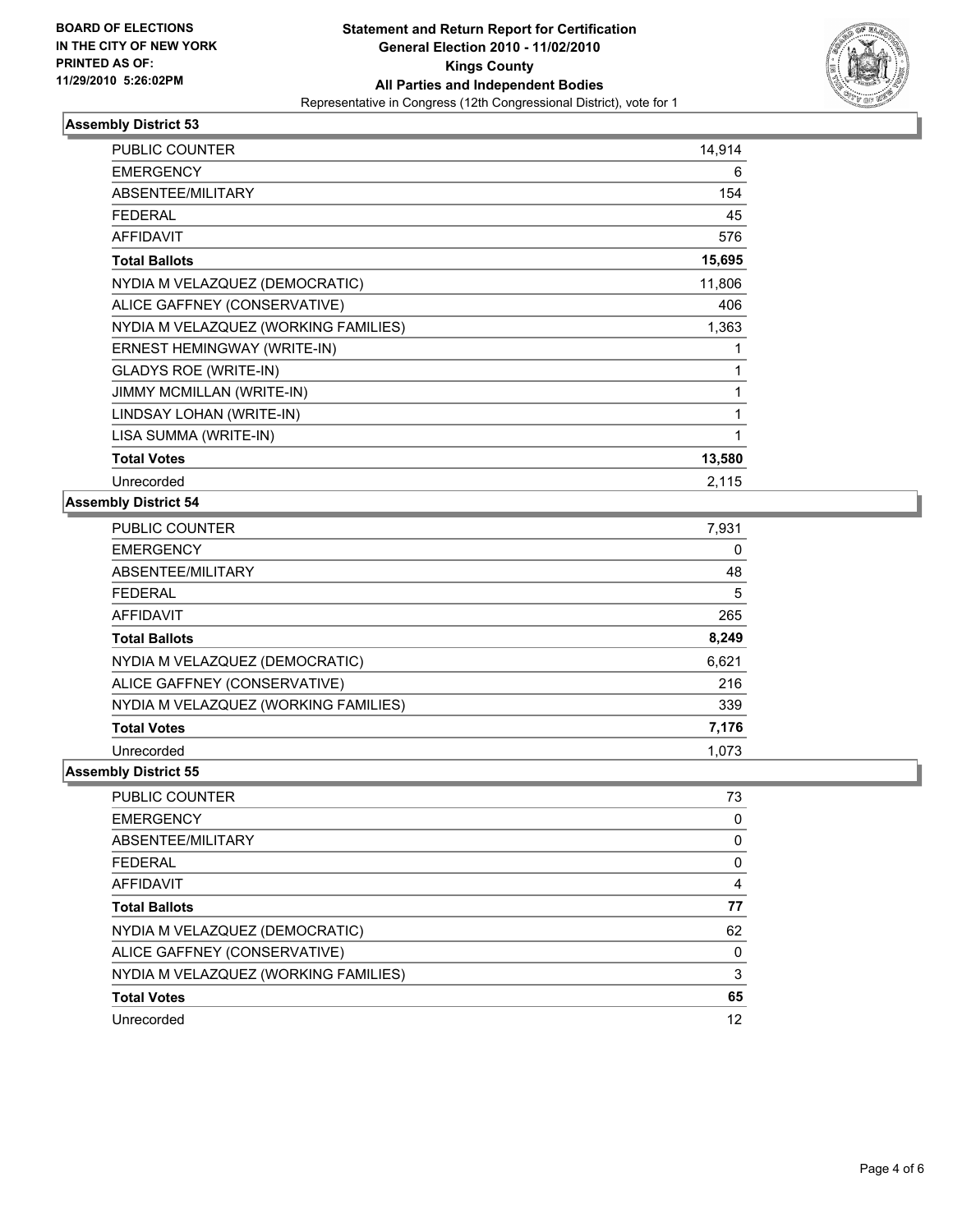

| <b>PUBLIC COUNTER</b>                | 695 |
|--------------------------------------|-----|
| <b>EMERGENCY</b>                     | 0   |
| ABSENTEE/MILITARY                    | 10  |
| <b>FFDFRAI</b>                       | 0   |
| <b>AFFIDAVIT</b>                     | 38  |
| <b>Total Ballots</b>                 | 743 |
| NYDIA M VELAZQUEZ (DEMOCRATIC)       | 585 |
| ALICE GAFFNEY (CONSERVATIVE)         | 15  |
| NYDIA M VELAZQUEZ (WORKING FAMILIES) | 34  |
| <b>Total Votes</b>                   | 634 |
| Unrecorded                           | 109 |